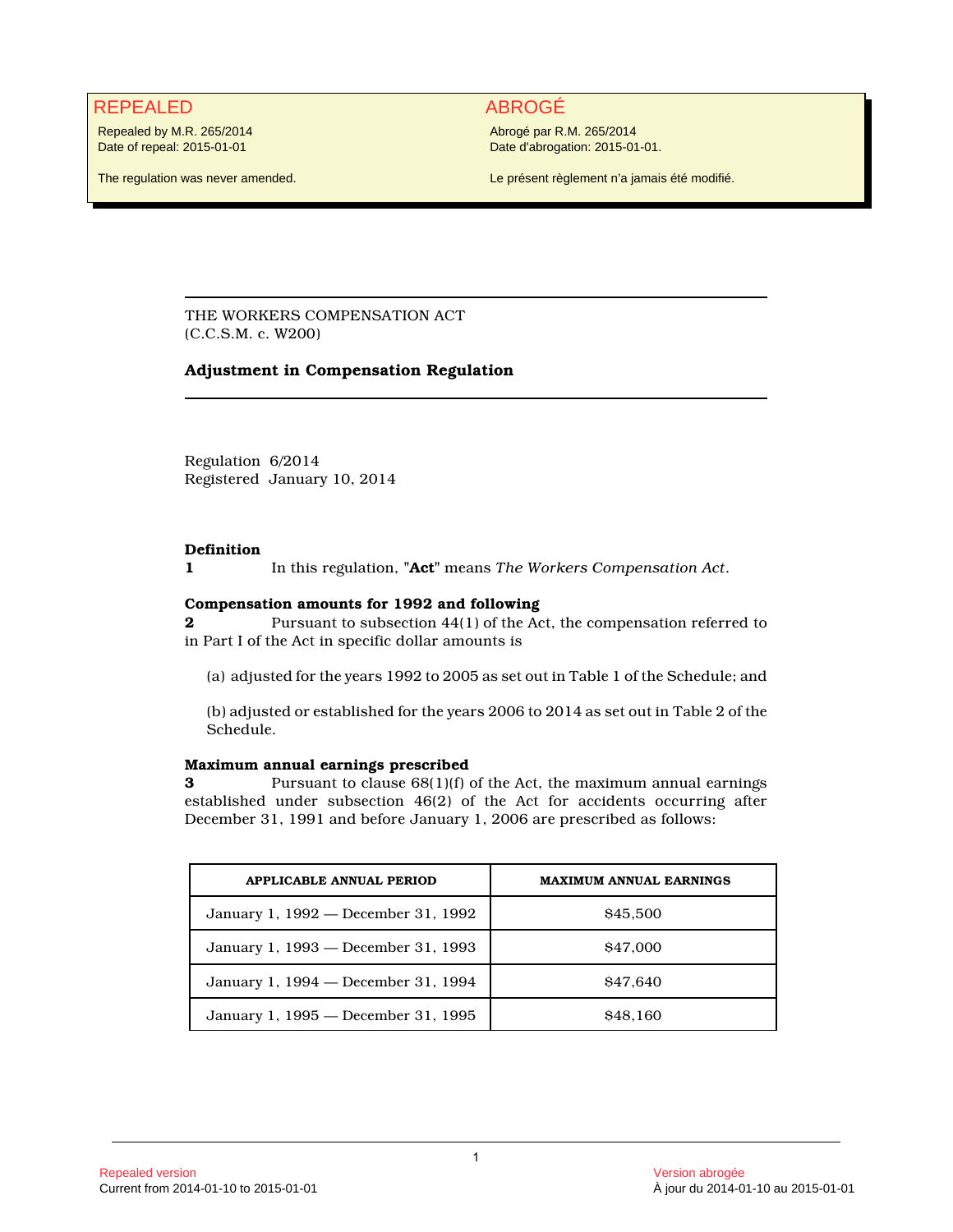| <b>APPLICABLE ANNUAL PERIOD</b>     | <b>MAXIMUM ANNUAL EARNINGS</b> |
|-------------------------------------|--------------------------------|
| January 1, 1996 - December 31, 1996 | \$48,610                       |
| January 1, 1997 - December 31, 1997 | \$49,530                       |
| January 1, 1998 - December 31, 1998 | \$50,380                       |
| January 1, 1999 - December 31, 1999 | \$51,460                       |
| January 1, 2000 - December 31, 2000 | \$52,720                       |
| January 1, 2001 - December 31, 2001 | \$53,510                       |
| January 1, 2002 - December 31, 2002 | \$54,590                       |
| January 1, 2003 - December 31, 2003 | \$55,620                       |
| January 1, 2004 - December 31, 2004 | \$56,310                       |
| January 1, 2005 - December 31, 2005 | \$58,260                       |
| January 1, 2006 - December 31, 2006 | \$60,490                       |
| January 1, 2007 - December 31, 2007 | \$62,050                       |
| January 1, 2008 - December 31, 2008 | \$64,200                       |
| January 1, 2009 - December 31, 2009 | \$66,700                       |
| January 1, 2010 - December 31, 2010 | \$68,280                       |
| January 1, 2011 - December 31, 2011 | \$69,840                       |
| January 1, 2012 - December 31, 2012 | \$71,950                       |
| January 1, 2013 - December 31, 2013 | \$73,330                       |
| January 1, 2014 - December 31, 2014 | \$74.960                       |

# **Repeal**

**4** The *Adjustment in Compensation Regulation*, Manitoba Regulation 146/2012, is repealed.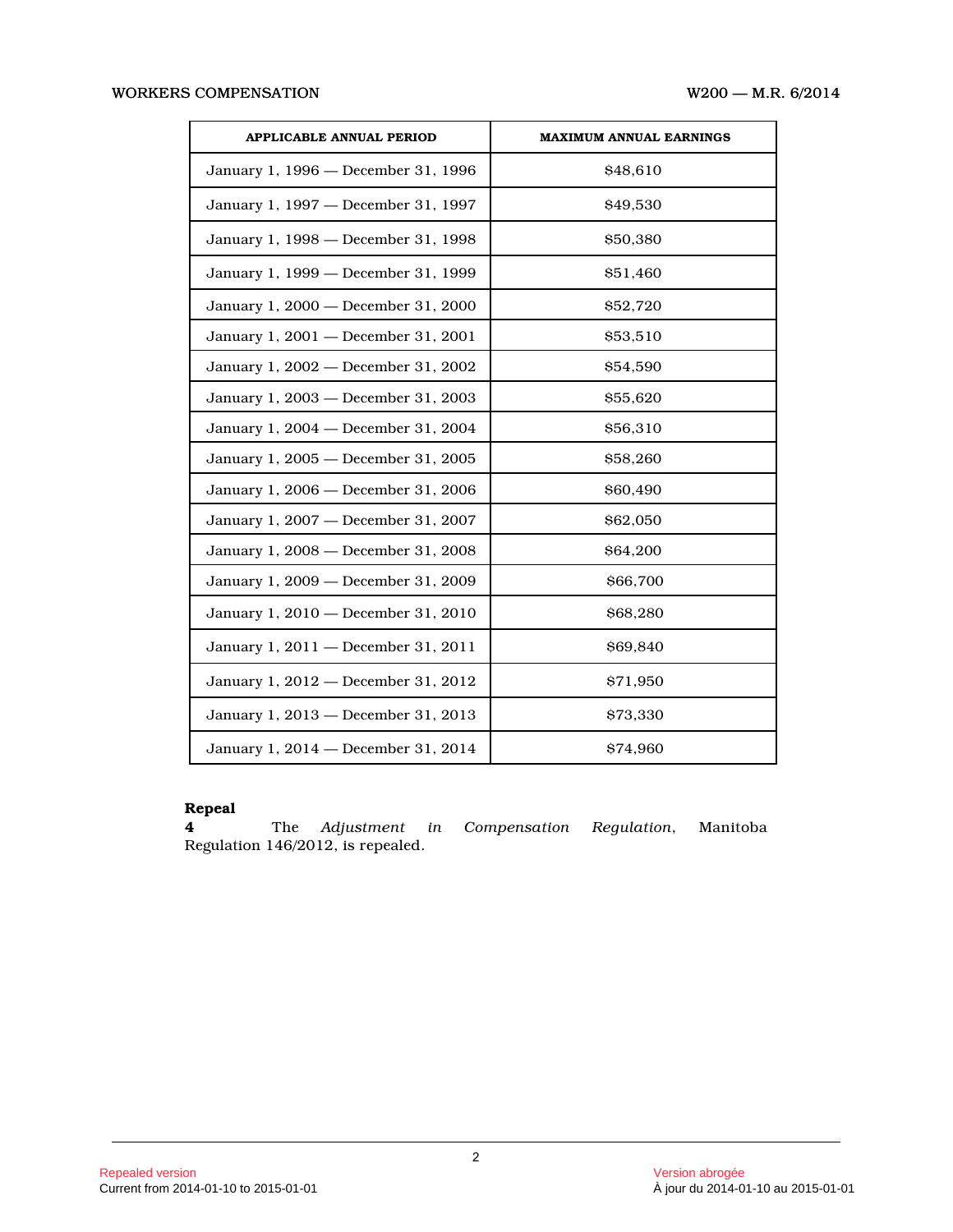## **Coming into force**

**5(1)** This regulation, except for section 2, comes into force on January 1, 2014 or on registration, whichever is later.

**5(2)** Pursuant to subsection 44(3) of the Act, section 2 comes into force on January 1, 2014.

November 27, 2013 **The Workers Compensation Board:**

Michael D. Werier Chairperson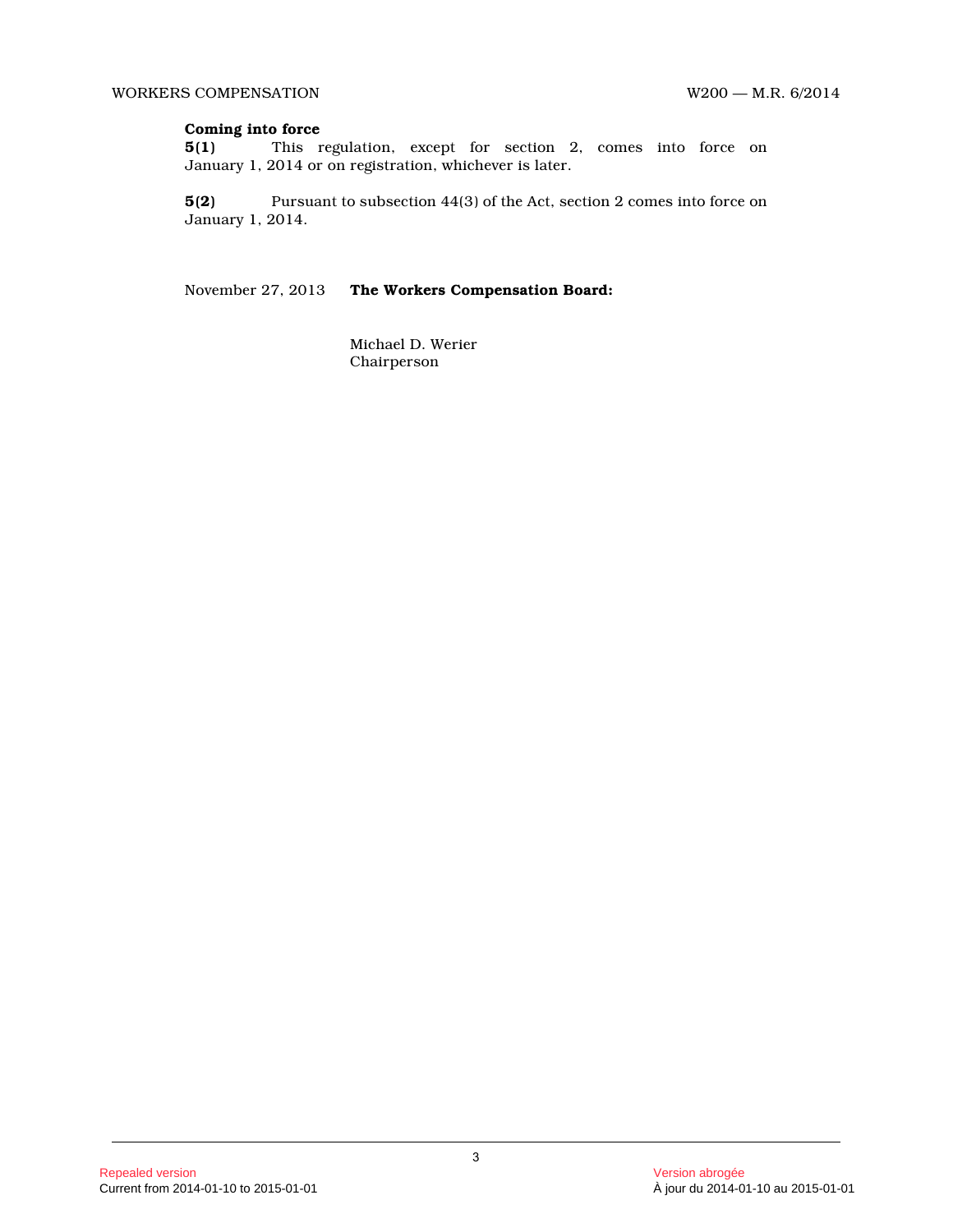#### **SCHEDULE** (section 2)

# COMPENSATION AMOUNTS

### **Legend**

- **1** In Tables 1 and 2, the benefit types are as follows:
	- A Death benefit, as provided for in subsection 28(2) of the Act;
	- B Fatal lump sum payment, as provided for in subclause 29(1)(a)(i) of the Act;
	- C Child's monthly payment, as provided for in clause 29(1)(b) of the Act;
	- D Child's monthly payment (18 years or over and in school), as provided for in clause 29(1)(c) of the Act;
	- E Orphan's monthly payment, as provided for in clause 29(1)(d) of the Act;
	- F Other dependants' monthly payments, as provided for in clause  $29(1)(e)$  of the Act;
	- G Minimum fatal lump sum payment, as provided for in subsection 29(2) of the Act, as the Act read immediately before the coming into force of *The Workers Compensation Amendment Act*, S.M. 2005, c. 17;
	- H Monthly limit for children, as provided for in subsection 31(1) of the Act;
	- I Monthly limit for dependants, as provided for in subsection 31(2) of the Act;
	- J Impairment lump sum payment, as provided for in clause 38(2)(a) of the Act, as the Act read immediately before the coming into force of *The Workers Compensation Act*, S.M. 2005, c. 17;
	- K Impairment lump sum payment, as provided for in clauses  $38(2)(b)$  and (c) of the Act, as the Act read immediately before the coming into force of *The Workers Compensation Amendment Act*, S.M. 2005, c. 17;
	- L Impairment lump sum payment, less than 30%, as provided for in clause 38(2)(a) of the Act;
	- M Impairment lump sum payment, 30% or greater, as provided for in clause 38(2)(b) of the Act.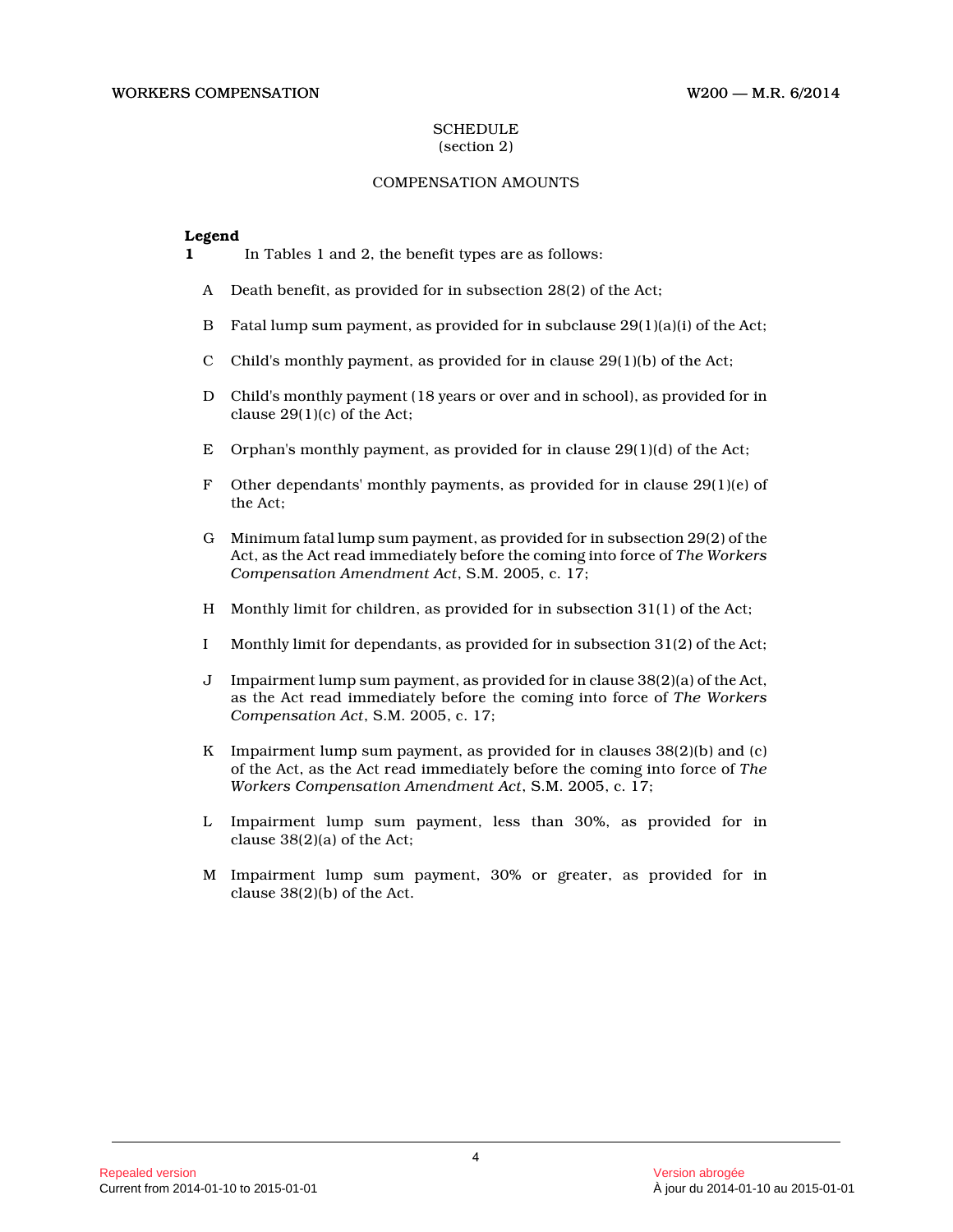## **TABLE 1: COMPENSATION AMOUNTS FOR 1992 – 2005**

| <b>Benefit</b><br><b>Type</b> | A       | $\, {\bf B}$ | $\mathbf{C}$ | D     | E            | $\mathbf F$                     | $\mathbf G$ | $\mathbf H$ | $\mathbf I$ | J     | $\mathbf K$ |
|-------------------------------|---------|--------------|--------------|-------|--------------|---------------------------------|-------------|-------------|-------------|-------|-------------|
| Year                          |         |              |              |       |              |                                 |             |             |             |       |             |
| 1992                          | \$5,000 | \$45,500     | \$250        | \$250 | <b>\$500</b> | \$250 (each)<br>\$1,000 (total) | \$27,500    | \$1,000     | \$2,000     | \$500 | \$1,000     |
| 1993                          | \$5,160 | \$47,000     | \$260        | \$260 | \$520        | \$260 (each)<br>\$1,030 (total) | \$28,410    | \$1,030     | \$2,070     | \$520 | \$1,030     |
| 1994                          | \$5,240 | \$47,640     | \$260        | \$260 | \$520        | \$260 (each)<br>\$1,050 (total) | \$28,800    | \$1,050     | \$2,090     | \$520 | \$1,050     |
| 1995                          | \$5,290 | \$48,160     | \$260        | \$260 | \$530        | \$260 (each)<br>\$1,060 (total) | \$29,110    | \$1,060     | \$2,120     | \$530 | \$1,060     |
| 1996                          | \$5,340 | \$48,610     | \$270        | \$270 | \$530        | \$270 (each)<br>\$1,070 (total) | \$29,380    | \$1,070     | \$2,140     | \$530 | \$1,070     |
| 1997                          | \$5,440 | \$49,530     | \$270        | \$270 | \$540        | \$270 (each)<br>\$1,090 (total) | \$29,930    | \$1,090     | \$2,180     | \$540 | \$1,090     |
| 1998                          | \$5,540 | \$50,380     | \$280        | \$280 | <b>\$550</b> | \$280 (each)<br>\$1,110 (total) | \$30,450    | \$1,110     | \$2,210     | \$550 | \$1,110     |
| 1999                          | \$5,660 | \$51,460     | \$280        | \$280 | \$570        | \$280 (each)<br>\$1,130 (total) | \$31,100    | \$1,130     | \$2,260     | \$570 | \$1,130     |
| 2000                          | \$5,790 | \$52,720     | \$290        | \$290 | \$580        | \$290 (each)<br>\$1,160 (total) | \$31,870    | \$1,160     | \$2,320     | \$580 | \$1,160     |
| 2001                          | \$5,880 | \$53,510     | \$290        | \$290 | \$590        | \$290 (each)<br>\$1,180 (total) | \$32,340    | \$1,180     | \$2,350     | \$590 | \$1,180     |
| 2002                          | \$6,000 | \$54,590     | \$300        | \$300 | \$600        | \$300 (each)<br>\$1,200 (total) | \$32,990    | \$1,200     | \$2,400     | \$600 | \$1,200     |
| 2003                          | \$6,110 | \$55,620     | \$310        | \$310 | \$610        | \$310 (each)<br>\$1,220 (total) | \$33,610    | \$1,220     | \$2,440     | \$610 | \$1,220     |
| 2004                          | \$6,190 | \$56,310     | \$310        | \$310 | \$620        | \$310 (each)<br>\$1,240 (total) | \$34,030    | \$1,240     | \$2,480     | \$620 | \$1,240     |
| 2005                          | \$6,400 | \$58,260     | \$320        | \$320 | \$640        | \$320 (each)<br>\$1,280 (total) | \$35,210    | \$1,280     | \$2,560     | \$640 | \$1,280     |